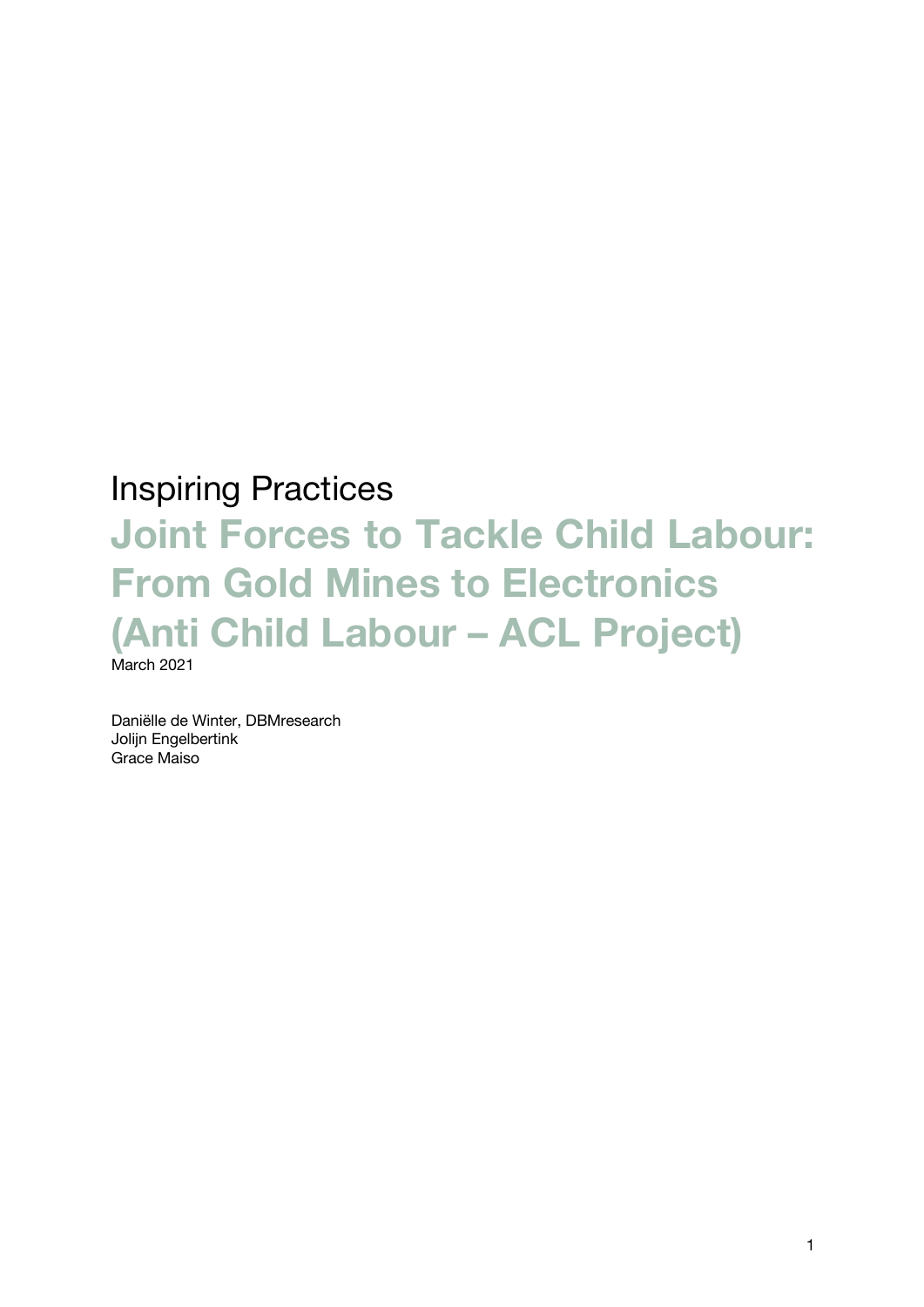### **Motivation Centres and Integration into School**

#### **Key Results**

- 65 children mainstreamed into (primary/secondary/vocational) school
- 86 youth received vocational training
- Progress in creating child friendly school environments

#### **Context**

In the gold-mining district of Busia, Eastern Uganda, 18% of all school-aged (5-17) children were reported not be in school.<sup>1</sup> The majority of these children were in the age category 11-15, followed by children between 16 and 18 years old. The most dominant reasons for dropping out of school were: lack funding for school fees and/or scholastic materials, long distances to school, harsh school environments.<sup>2</sup> Lack of the value of education (certainly as opposed to working in the mines and earning "quick" money) among both children and adults also played a role.

#### **What was done by the project?**

One of the ACL project interventions was to set-up motivational centres. These motivational centres were specifically targeted towards children out of school, whether or not they were working. In this way the motivational centres aimed at addressing both the children that were already working as well as those that were at risk of becoming a child labour. The main goals of the motivational centres were: 1) to support children that have dropped out of school to catch up with their age-appropriate level in school and 2) to help children get used to school again. The motivational centres also organized vocational trainings for older children, to support them in finding another occupation than working in mining. Alongside the set-up of motivational centres, the project also focused on improving school environments by making them more child friendly and stressing the responsibility of schools to ensure children stay at school.

**'It was a very good intervention to approve the skills development and the vocational training. This has made the project more popular and attractive. […] The girls and boys are proud that they are able to make money.'** Project Partner EWAD 1

#### **What worked and why?**

The motivational centres contributed to mainstreaming 65 children into school: 38 into primary school, 2 into secondary school and 25 into vocational centres and technical colleges. The centres were particularly successful in getting children back into school that were in the primary school age as the motivational centres were located at the primary schools and led by primary school teachers, making the transition relatively easy. Community members and teachers also mention the improvement at schools in terms of respecting children's rights and an increased appreciation of school by children. Furthermore, 85 children were trained in vocational skills such as liquid soap-making and hair-braiding. Although these activities were originally not included in the programme, they were added later based on insights from the local partners and stakeholders and were highly appreciated by the participants. The fact that the newly acquired skills enabled them to earn an income, which some of them used to go to school, and gave them the opportunity to pursue a career outside of gold mining.

<sup>1</sup> Project Inception Report, 24-08-2018, p.4

<sup>2</sup> EWAD (2018), Household Survey, p. 11 - 14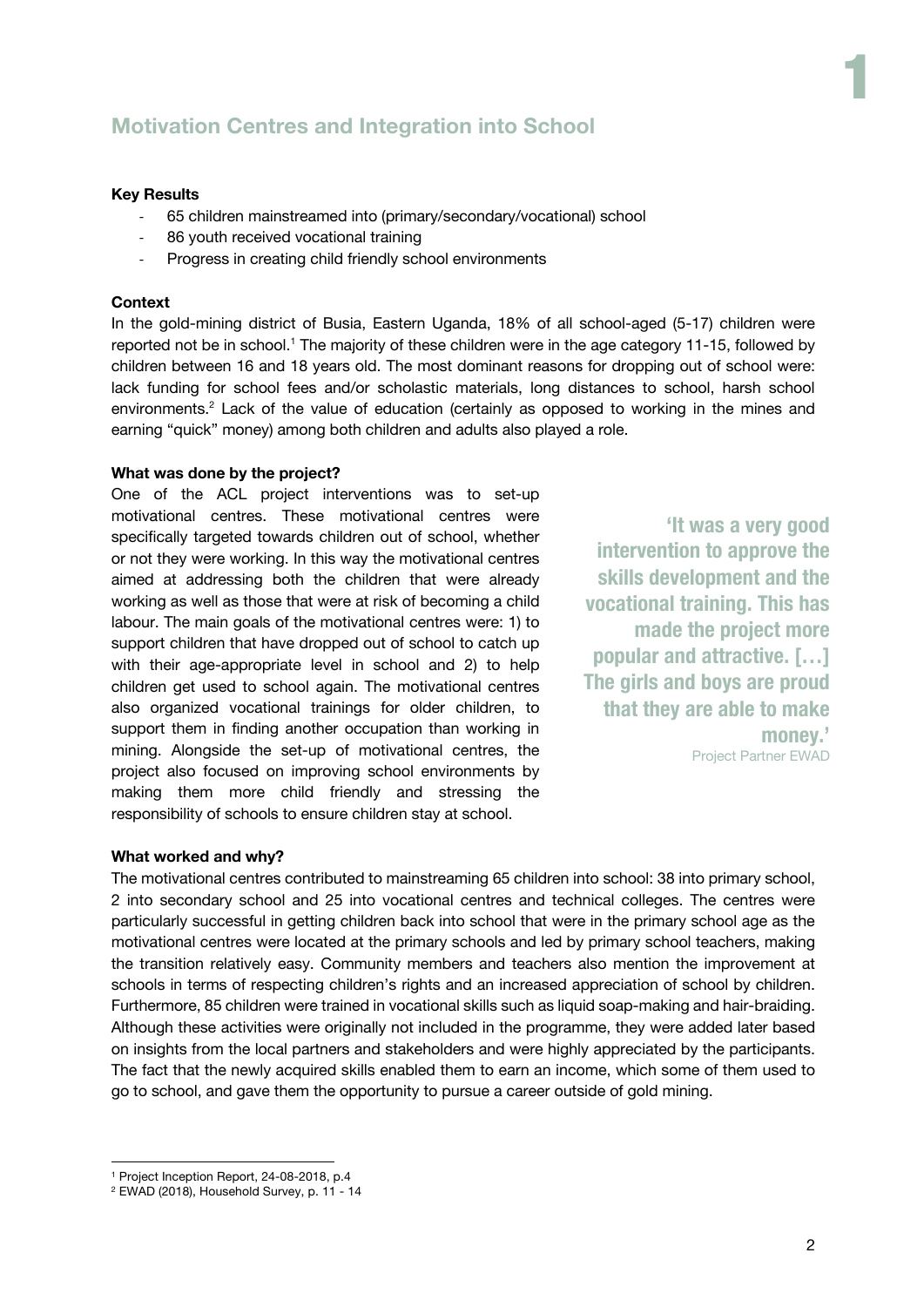## **Supporting progress on ESG criteria while combatting child labour**

#### **Key Results**

- 10 unique trainings were offered to ASMO leadership and their members
- Innovative ESG impact escalator developed to focus trainings
- Progressive approach towards ESG criteria opens up potential to engage more actors
- (High quality) monitoring data on ESG criteria progression is essential in reassuring downstream actors

#### **Context**

Many ASM miners struggle to make ends meet. In addition, safe working conditions are often lacking. One of the project's key interventions was aimed at improving the capacity of miners to generate a sustainable income as well as to create a safer and more efficient working environment. Together with activities taking place at community, national and supply chain level, the overall ambition was that these changes would contribute to a reduction of child labour in the ASM communities. In addition, by improving the production and efficiency of mine sites towards more responsible practices the project aimed at enhancing the access-to-finance and route-to-market chances of the ASM miners.

#### **What was done by the project?**

A benchmark study of three project mine sites was conducted that allowed project partners to identify in what areas ASMOs could benefit most from their support in order to meet the Environmental, Social and Corporate Governance (ESG) criteria. The road to meeting ESG criteria is long and challenging. Meeting such standards, however, is often a prerequisite for (impact) investors. To find a way to engage investors while ASMOs are still in the process of progressing towards ESG standards, the project set out to adapt the criteria to fit a more progressive nature. This culminated in the *ESG Performance & Risk Management Handbook for Artisanal & Small-Scale Mining* identifying three levels of performance ranging from basic, intermediate to advanced ESG levels. Partners were then able to finetune their technical capacity and financial investment support to those area where ASMOs needed it most.

#### **What worked and why?**

A total of 10 trainings were offered, particularly on the operational side of mining, such as on mining laws, business plans, record management and responsible mining in relation to production and processing techniques and practices. The trainings were well-received and said to have benefited management practices of the mine sites. Whether the trainings had the desired impact on enhancing income and eradicating child labour remains to be seen. However, the potential of the approach does shine through: adapting the lengthy process of meeting the requirements of certification to meet the realities of miners through a progressive approach, can open up doors for upstream *and* downstream actors. For upstream actors, as the financial and capacity requirements to adopting the ESG criteria might be too high. For downstream actors, as some of the barriers are lifted to engage in (investment) relationships with ASM gold *before* 'advanced' ESG performance have been reached.

The targeted capacity support can help speed up ESG progression for ASM miners, and the pinpointing of financing needs of particular mine sites can help to effectively boost production and processing rates. The next step is pinning down the best assessment framework to monitor progress, so that the effects of these innovative approaches in support of responsible ASM gold can be validated and be used to convince investors to step on board.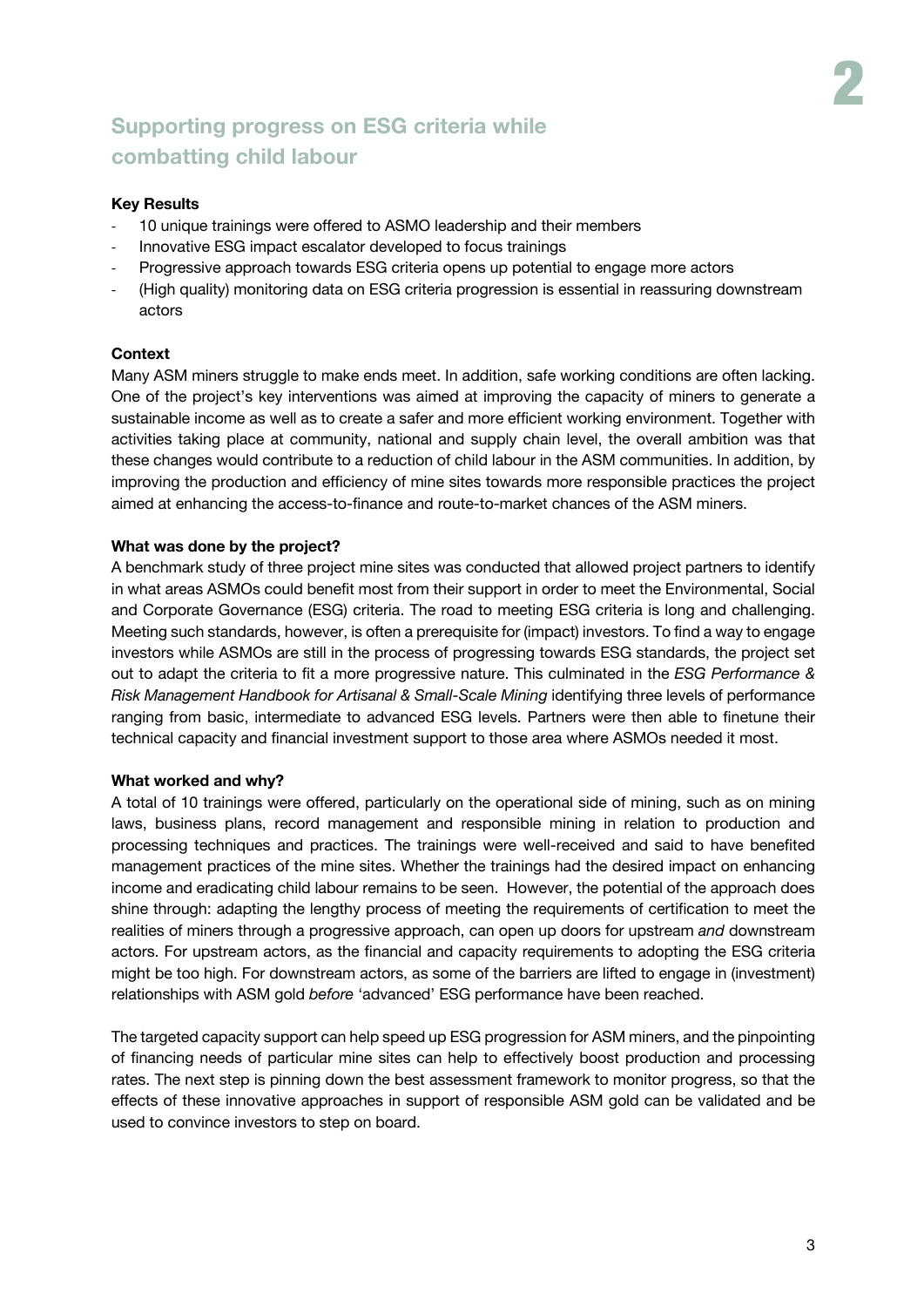## **Exploring the potential of investment schemes for responsibly sourced ASM gold**

#### **Key Results**

- 3 investment models were explored
- (responsible) loan models could not compete with (pre)-existing investor agreements
- Other factors beyond the mines influence the success of the lease and service models, including trust, level of organization and adaptive capacity of miners.

#### **Context**

To make investments in responsible ASM gold attractive for miners and to offer sufficient quantity of responsibly sourced gold to downstream actors, ASM production and processing rates have to become reliable. To boost dependable gold recovery of ASM gold mines, beyond improving knowledge and (responsible) management practices, miners can invest in either production or processing equipment. But what model is most suitable, responsible *and* attractive to miners, taking into account the complex realities of artisanal mining?

#### **What was done by the project?**

Over the course of the project, the project considered and discussed three investment models associated facilitating the provision of mining equipment:

(1) providing cash loan for ASMOs to purchase equipment

- (2) 'lease-to-purchase' agreements for equipment; and
- (3) the provision of a joint processing unit on a 'pay-per-use basis' (which ultimately was tested).

|                            | Cash Ioan                                                                                                                | Lease-to-purchase                                                                                                                                                     | Pay-per-use                                                                                         |
|----------------------------|--------------------------------------------------------------------------------------------------------------------------|-----------------------------------------------------------------------------------------------------------------------------------------------------------------------|-----------------------------------------------------------------------------------------------------|
|                            | agreement                                                                                                                | agreement                                                                                                                                                             | agreement                                                                                           |
| <b>Investment</b><br>model | Loan model                                                                                                               | Lease model                                                                                                                                                           | Service model                                                                                       |
| <b>Acquisition</b>         | The mines independently buy<br>equipment and are liable for<br>all costs associated.                                     | The Impact Facility acquires,<br>imports and installs the equipment<br>on site (where necessary).                                                                     | The Impact Facility acquires,<br>imports and install the<br>equipment on site (where<br>necessary). |
| Ownership                  | Mine owns the equipment<br>after repayment of the loan<br>plus interest                                                  | After mine has completed full<br>number of repayments, mine shall<br>be transferred full ownership of<br>equipment.                                                   | The Impact Facility owns the<br>equipment.                                                          |
| <b>Repair costs</b>        | Not included                                                                                                             | Mine to cover costs for both minor<br>and major repair, advisory offered to<br>insure the equipment against major<br>breakdowns                                       | The Impact Facility covers all<br>costs of (reasonable) repairs.                                    |
| Payment                    | Payment done on monthly<br>basis and on a reducing<br>balance interest included in<br>the monthly repayments             | 10% upfront payment prior to<br>equipment order; Lease payment<br>done on monthly basis and on a<br>reducing balance interest included<br>in the monthly repayments/a | Per use                                                                                             |
| <b>Grace periods</b>       | 2 months grace period after<br>acquiring the equipment and 2<br>months grace period every<br>year of repayment exception | 2 months grace period after<br>acquiring the equipment and 2<br>months of payment breaks for every<br>12 months of repaying (during which<br>interest accrues         | None                                                                                                |
| <b>Purchase price</b>      | n/a                                                                                                                      | Total amount to deliver the<br>equipment to site including staff<br>time/training on the use and<br>maintenance of the equipment at<br>15% interest                   | n/a                                                                                                 |

#### The requirements for each variant are provided in the table below.

3